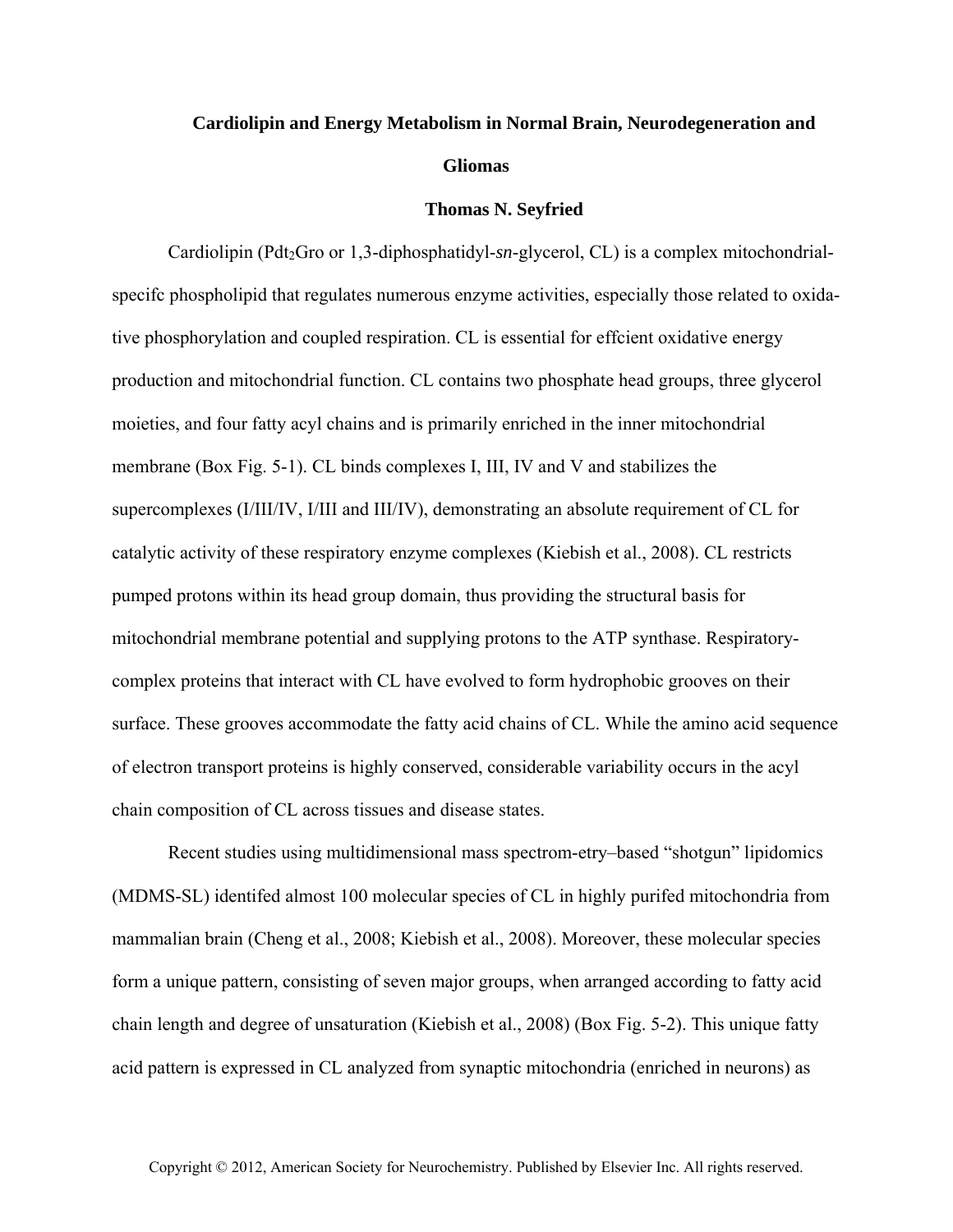well as from non-synaptic (NS) mitochondria (enriched in cell bodies of neurons and glia). In contrast to the complex fatty acid molecular speciation found in brain CL, CL analyzed from non-neural tissues such as liver and heart contains mostly tetra 18:2 CL. The brain therefore appears unique among tissues in expressing a very complex distribution of CL fatty acid molecular species.

The unique distribution of molecular species in brain CL is thought essential for neural cell energy metabolism and could contribute to the metabolic compartmentation of the brain (Kiebish et al., 2008). In light of the role of CL in maintaining electron transport chain activities, disturbances in the content and composition of CL could profoundly infuence energy metabolism and neural cell viability and function. Analysis of CL composition and content in models of neurodegeration will elucidate the role of CL metabolism and mitochondrial function in various neurodegenerative diseases. Recent evidence demonstrates the role of  $\alpha$ -synuclein in regulating the CL composition in brain, thus highlighting a role of altered mitochondrial lipid metabolism and function in Parkinson's disease. Defciencies in  $\alpha$ -synuclein resulted in decreased remodeling of neural CL corresponding to decreased linked I/III electron transport chain activities, thus demonstrating an importance of cardiolipin maintenance in regulating neural mitochondrial functionality in neurodegeneration (Ellis et al., 2005). Additionally, changes in cardiolipin content have also been found in models of aging, traumatic brain injury, and familial amyotrophic sclerosis (Pope et al., 2008). Mutations in the Tafazzin gene, a characterized cardiolipin transacylase, is the cause of Barth syndrome, which results in severe alterations in cardiolipin remodeling and mono-lysocardiolipin accumulation, leading to dilated cardiomyopathy, neutropenia, muscle weakness, and a loss of mitochondrial function. The effect of Tafazzin mutations on the maintenance of brain cardiolipin has not yet been investigated. Additionally,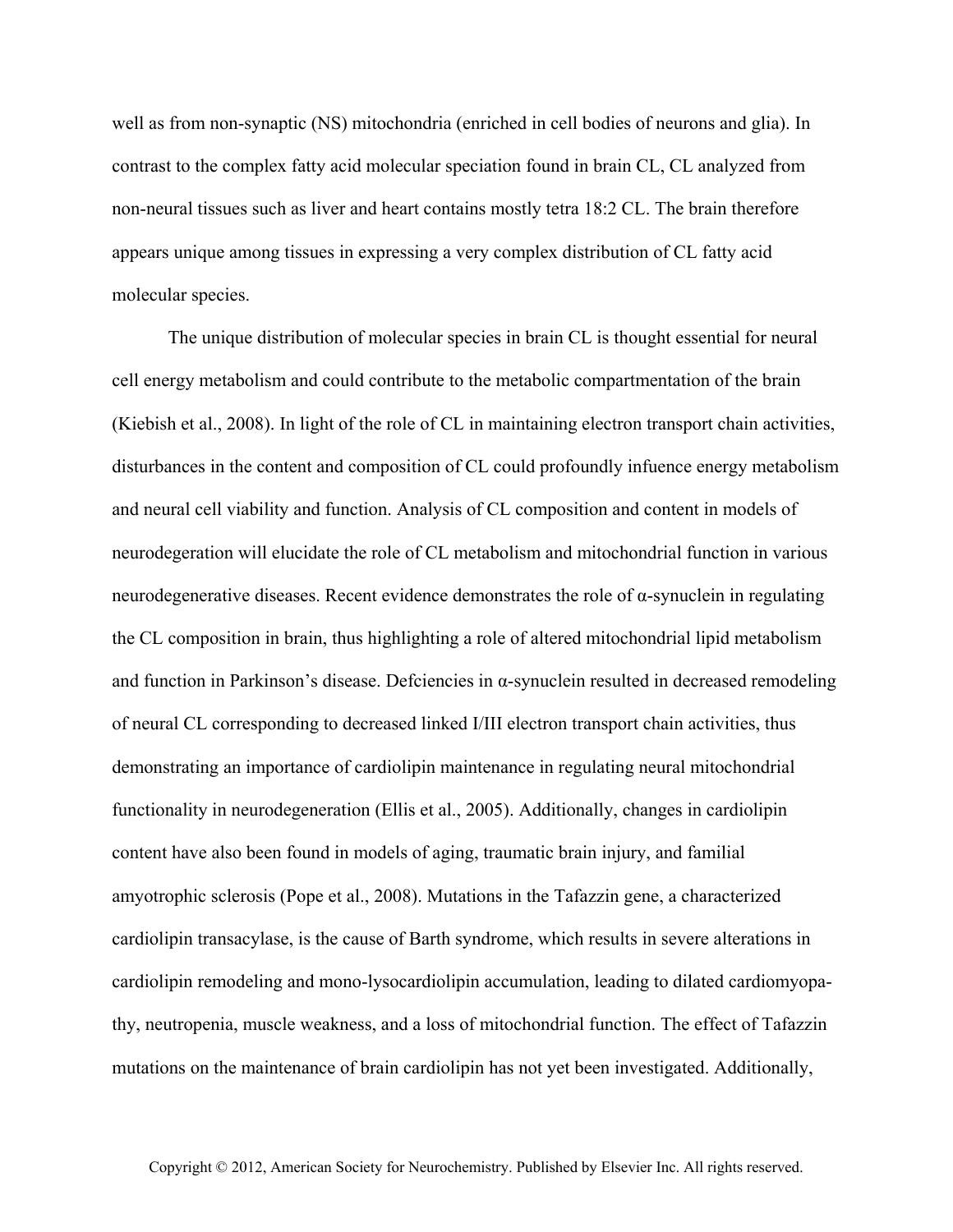Tangier's disease, caused by mutations in the ATP-binding cassette transporter 1 gene (ABCA1), also results in abnormal cardiolipin composition and accumulation in lysocardiolipin (Fobker et al., 2001); however, the effects of ABCA1 mutations on brain cardiolipin have not been investigated. Thus, the accrual of further knowledge on the role of changes in brain cardiolipin in various diseases will greatly improve our understanding of disease pathology involving altered mitochondrial metabolism in brain function.

Major changes in the content and distribution of CL molecular species have also been reported in mouse brain tumors. In marked contrast to the symmetrical distribution of CL molecular species seen in NS mitochondria of normal C57BL/6J (B6) mouse brain, the syngeneic CT-2A astrocytoma and ependymoblas-toma (EPEN) tumors display a preponderance of shorter-chain molecular species, with reduced amounts of the longer-chain polyunsaturated species (Box Fig. 5-2). Additionally, the CL composition in mitochondria isolated from cultured non-neoplastic B6 astrocytes is markedly different from the CL composition of NS mitochondria from B6 brain. The CL composition of the AC is similar to that of the cultured CT-2A and EPEN tumor cells in expressing an abundance of short chain saturated or mono-unsaturated species characteristic of immature CL (Kiebish et al., 2009). Expression of immature CL is associated with signif-cant reduction of complex I activity, requiring a compensatory increase in glycolysis to maintain energy balance. These fnd-ings indicate that tumorigenesis and growth environment can alter the CL composition of neural cells in different ways. As CL infuences respiratory energy metabolism, alterations in CL composition can compromise mitochondrial function and neural cell physiology.

cell physiology.

## **References**